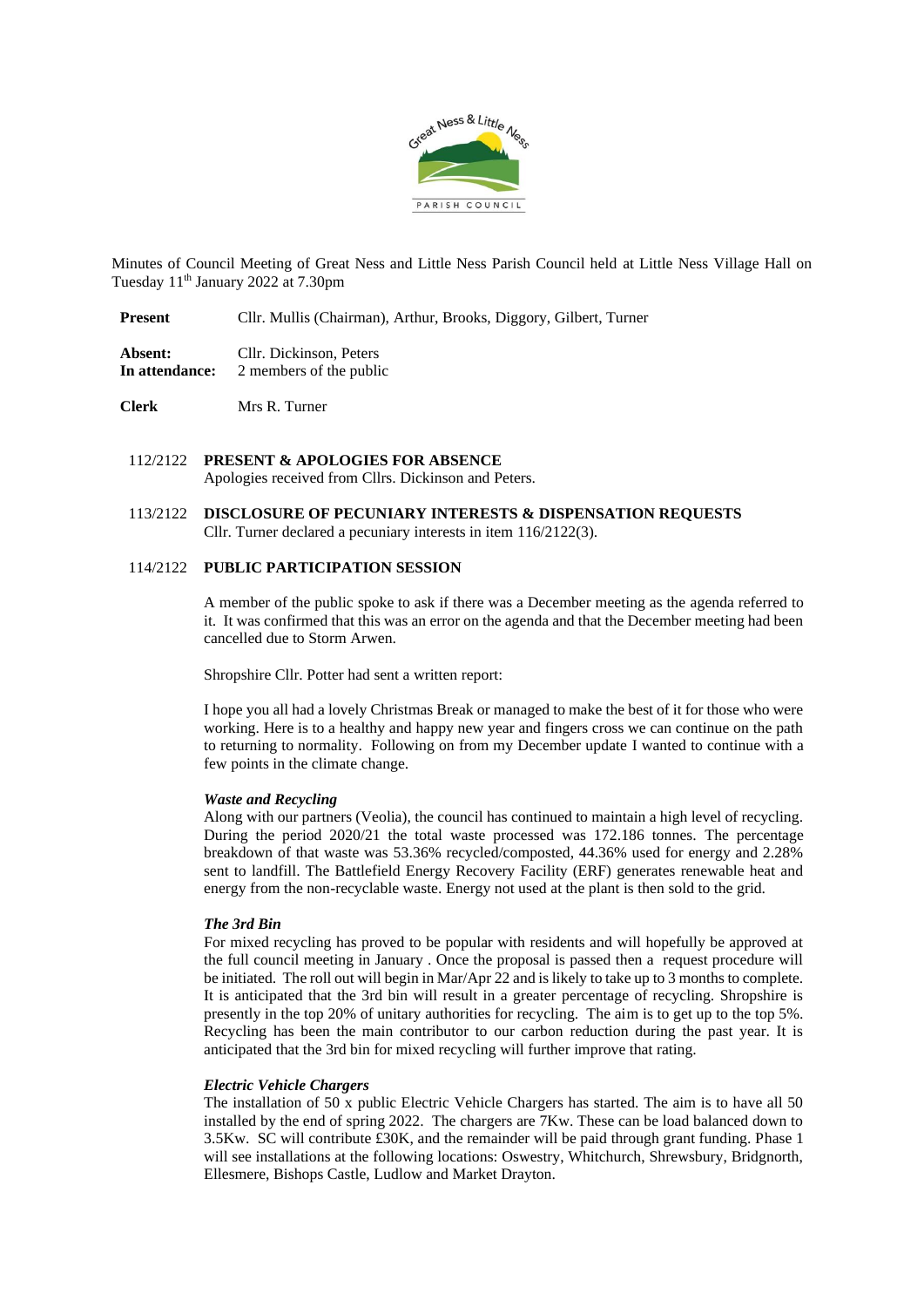Over the coming months we are due to see some resurfacing of some of the major roads locally which are a poor conditions I will try and update through various social media as and when roads are closed.

As ever if I can be of assistance please do not hesitate to contact me

£10 million extra in Government settlement from Shropshire but Social Services funding is still a major pressure. A balanced budget will be put before council.

Housing Needs survey of the parish is about to start.

115/2122 **MINUTES** – it was agreed to defer approval of the November minutes to February. Noted that there was no meeting held in December.

#### 116/2122 **PLANNING APPLICATIONS – FOR CONSIDERATION**

- 1) 21/05607/FUL Land At Broomy Bank, Holyhead Road, Nesscliffe, Shrewsbury, Shropshire, SY4 1AX Proposal: Use of land for siting of four holiday cabins together with associated recreation area and parking area **Comments:** It was **RESOLVED** to support as positive economic and well-designed but suggest they have insulation, walking distance of the village.
- 2) 21/05688/FUL Badger House, Valeswood Lane, Valeswood, Little Ness, SY4 2LH Proposal: Erection of a detached garage **Comments:** It was **RESOLVED** to support in keeping with the property.

*Cllr. Turner and the clerk left the meeting. The chair took notes.*

3) 21/05776/FUL - The Old Police House, Nesscliffe, Shrewsbury, Shropshire, SY4 1DB Proposal: Erection of single storey rear extension and rendering and cladding of existing house, to include external wall insulation and installation of ground mounted solar panel array

**Comments:** It was **RESOLVED** to support the application as the meeting noted that this was a small extension and the new panels are in line with sustainable development. Supported

*Cllr Turner and the clerk returned to the meeting.*

4) 21/05674/FUL - Oakfield, Great Ness, Shrewsbury, Shropshire, SY4 2LB

Proposal: Erection of replacement dwelling following demolition of existing dwelling and alterations to access

**Comments:** It was **RESOLVED** to confirm the following comment which had been submitted between meetings. The parish council requests that a condition be placed on the application to prevent further extensions. The PC also request that the entrance be made bigger to facilitate a large layby to help traffic movements as it is a narrow area of the road.

117/2122 **SURVEY ON COMMUNITY LAND & PLAY AREA** – agreed that a summary of the survey results will be published on the parish council website.

#### 118/2122 **FINANCIAL MATTERS**

*a) Payments including payments made between meetings* – it was **RESOLVED** to approve the following:

| Ref      | Payee              | <b>Item</b>     | <b>Type</b>     | <b>Net</b> | <b>VAT</b> | Gross   |
|----------|--------------------|-----------------|-----------------|------------|------------|---------|
| P51-2122 | <b>SCPF</b>        | Pension         | SO <sub>1</sub> | £169.30    | £0.00      | £169.30 |
| P52-2122 | R Turner           | Salary          | SO <sub>1</sub> | £771.99    | £0.00      | £771.99 |
| P53-2122 | Copywrite<br>Print | Surveys         | <b>BACS</b>     | £124.00    | £0.00      | £124.00 |
| P54-2122 | R Turner           | <b>Expenses</b> | <b>BACS</b>     | £37.99     | £2.40      | £40.39  |
| P55-2122 | <b>SALC</b>        | Training        | <b>BACS</b>     | £95.00     | £0.00      | £95.00  |
| P56-2122 | <b>SCPF</b>        | Pension         | SO.             | £169.30    | £0.00      | £169.30 |
| P57-2122 | Scottish<br>Power  | Portcabin elec  | <b>DD</b>       | £39.62     | £1.98      | £41.60  |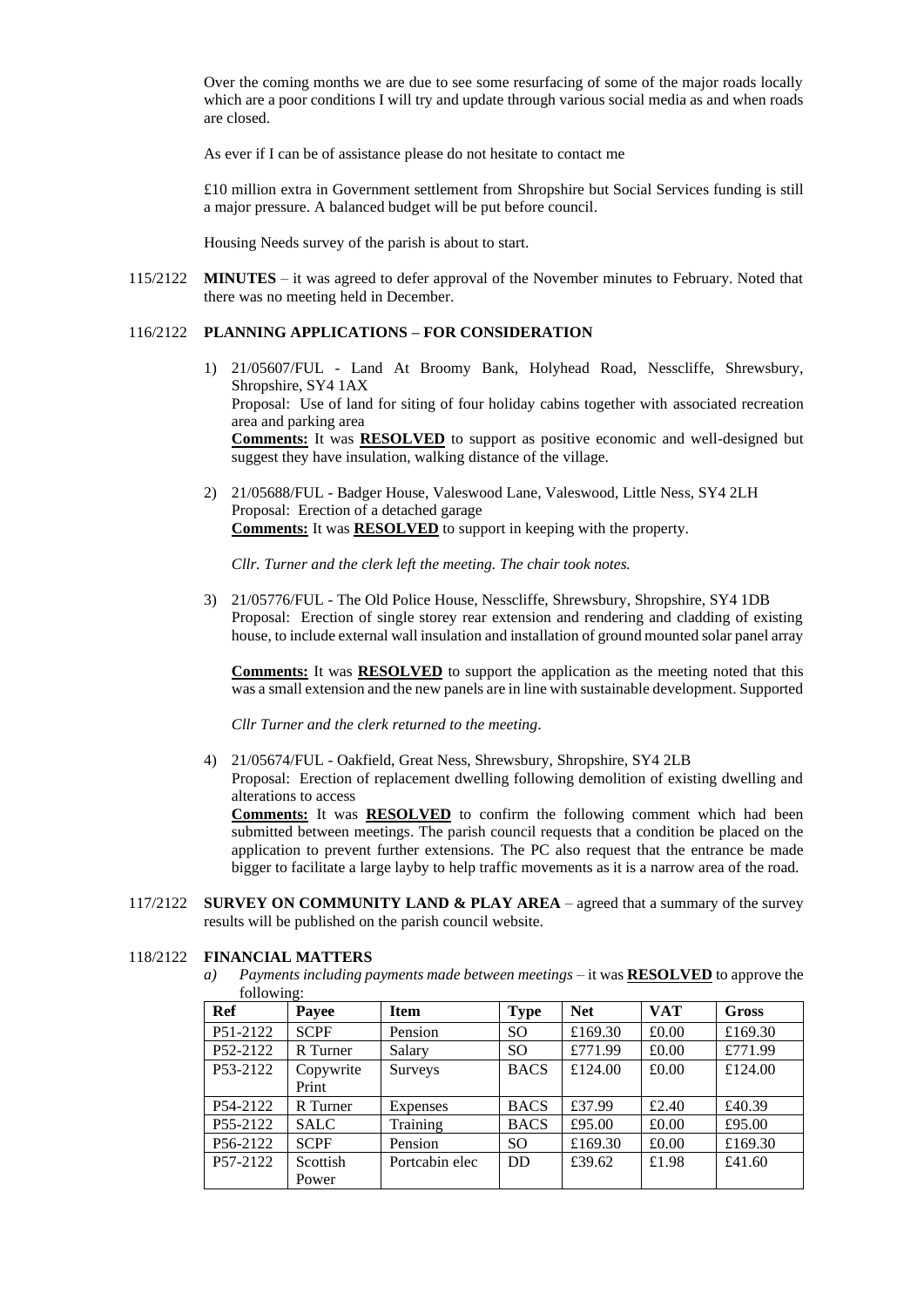| P58-2122              | R Turner     | Salary            | <sub>SO</sub> | £771.99   | £0.00   | £771.99   |
|-----------------------|--------------|-------------------|---------------|-----------|---------|-----------|
|                       |              |                   |               |           |         |           |
| P59-2122              | <b>SCPF</b>  | Pension           | <sub>SO</sub> | £169.30   | £0.00   | £169.30   |
| P <sub>60</sub> -2122 | G Taylor     | Maintenance       | <b>BACS</b>   | £1,658.00 | £331.60 | £1,989.60 |
|                       |              | contract          |               |           |         |           |
| P61-2122              | <b>HMRC</b>  | PAYE Q3           | <b>BACS</b>   | £289.02   | £0.00   | £289.02   |
| P62-2122              | Morelock     | Defib backplate   | <b>BACS</b>   | £111.50   | £22.30  | £133.80   |
|                       | <b>Signs</b> |                   |               |           |         |           |
| P <sub>63</sub> -2122 | R Turner     | Expenses $&$      | <b>BACS</b>   | £137.99   | £2.49   | £140.39   |
|                       |              | <b>Samaritans</b> |               |           |         |           |
|                       |              | donation          |               |           |         |           |
| P64-2122              | <b>SALC</b>  | Training          | <b>BACS</b>   | £10.00    | £0.00   | £10.00    |

- *b) Budget 2022/3 & precept requirement –* it was **RESOLVED** to set the budget as per Appendix 1 and set a precept requirment of £31,453, this being an increase of  $2\%$  / £1.19 per annum per Band D household.
- 119/2122 It was *RESOLVED* that pursuant to Schedule 12A, Local Government Act 1972 and pursuant to the provisions of the Public Bodies (Admissions to Meetings) Act 1960, that the public and press be excluded during discussion of Item 120/2122, due to the likely disclosure of confidential information
- 120/2122 **TENDERS & QUOTES –** it was **RESOLVED** to agree the documents *for the following, subject to delegating authority to the clerk and CIL working group to do a detailed check of the documents and add more detail around the evaluation criteria.*
	- *a) Play equipment-* this will be subject to a tender process.
	- *b) Outdoor fitness equipment –* this will be subject to a quotation process.